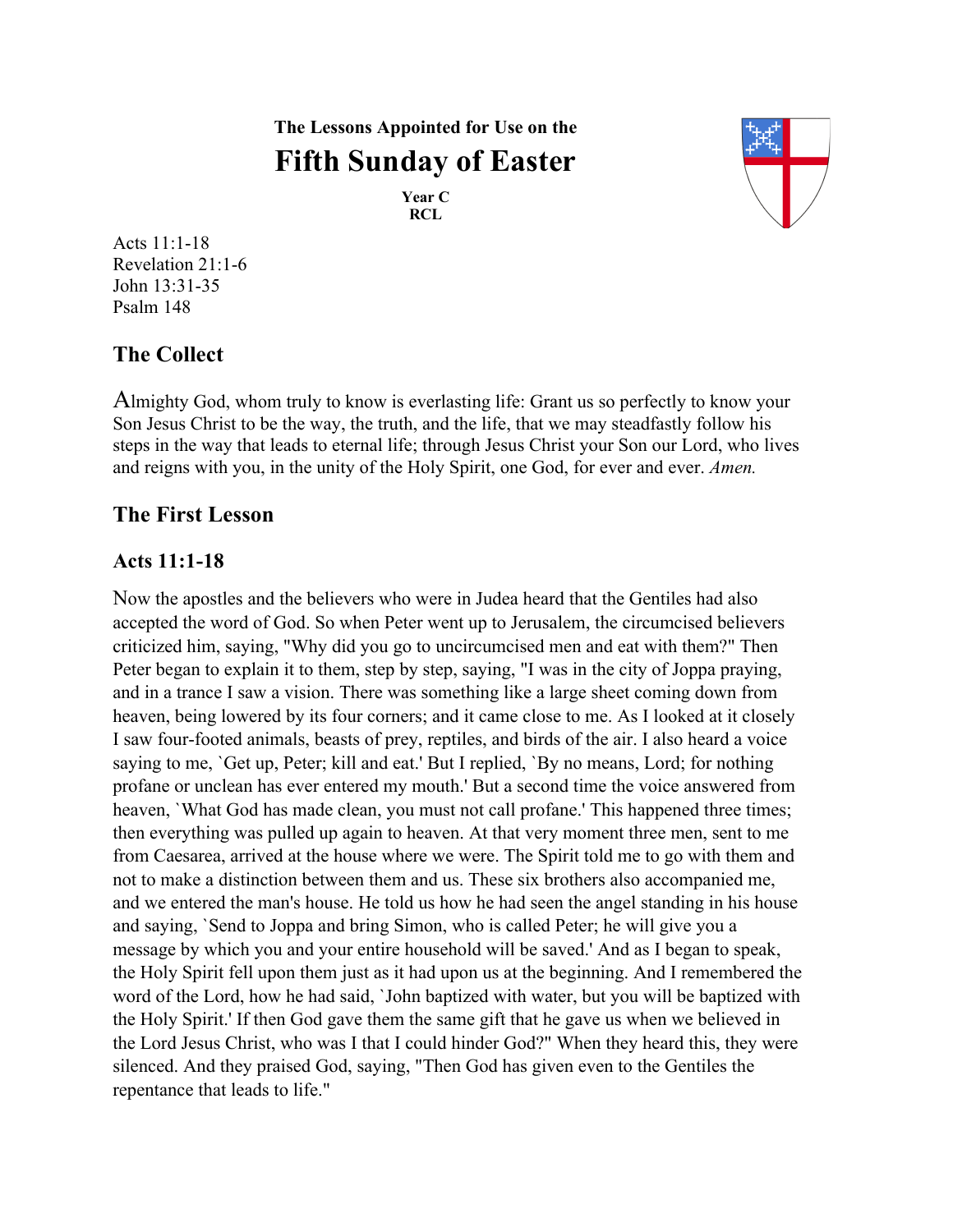# **The Psalm**

## **Psalm 148**

#### *Laudate Dominum*

1 Hallelujah! Praise the LORD from the heavens; \* praise him in the heights.

2 Praise him, all you angels of his; \* praise him, all his host.

3 Praise him, sun and moon; \* praise him, all you shining stars.

4 Praise him, heaven of heavens, \* and you waters above the heavens.

5 Let them praise the Name of the LORD; \* for he commanded, and they were created.

6 He made them stand fast for ever and ever; \* he gave them a law which shall not pass away.

7 Praise the LORD from the earth, \* you sea-monsters and all deeps;

8 Fire and hail, snow and fog, \* tempestuous wind, doing his will;

9 Mountains and all hills, \* fruit trees and all cedars;

10 Wild beasts and all cattle, \* creeping things and winged birds;

11 Kings of the earth and all peoples, \* princes and all rulers of the world;

12 Young men and maidens, \* old and young together.

13 Let them praise the Name of the LORD, \* for his Name only is exalted, his splendor is over earth and heaven.

14 He has raised up strength for his people and praise for all his loyal servants, \* the children of Israel, a people who are near him. Hallelujah!

## **The Epistle**

## **Revelation 21:1-6**